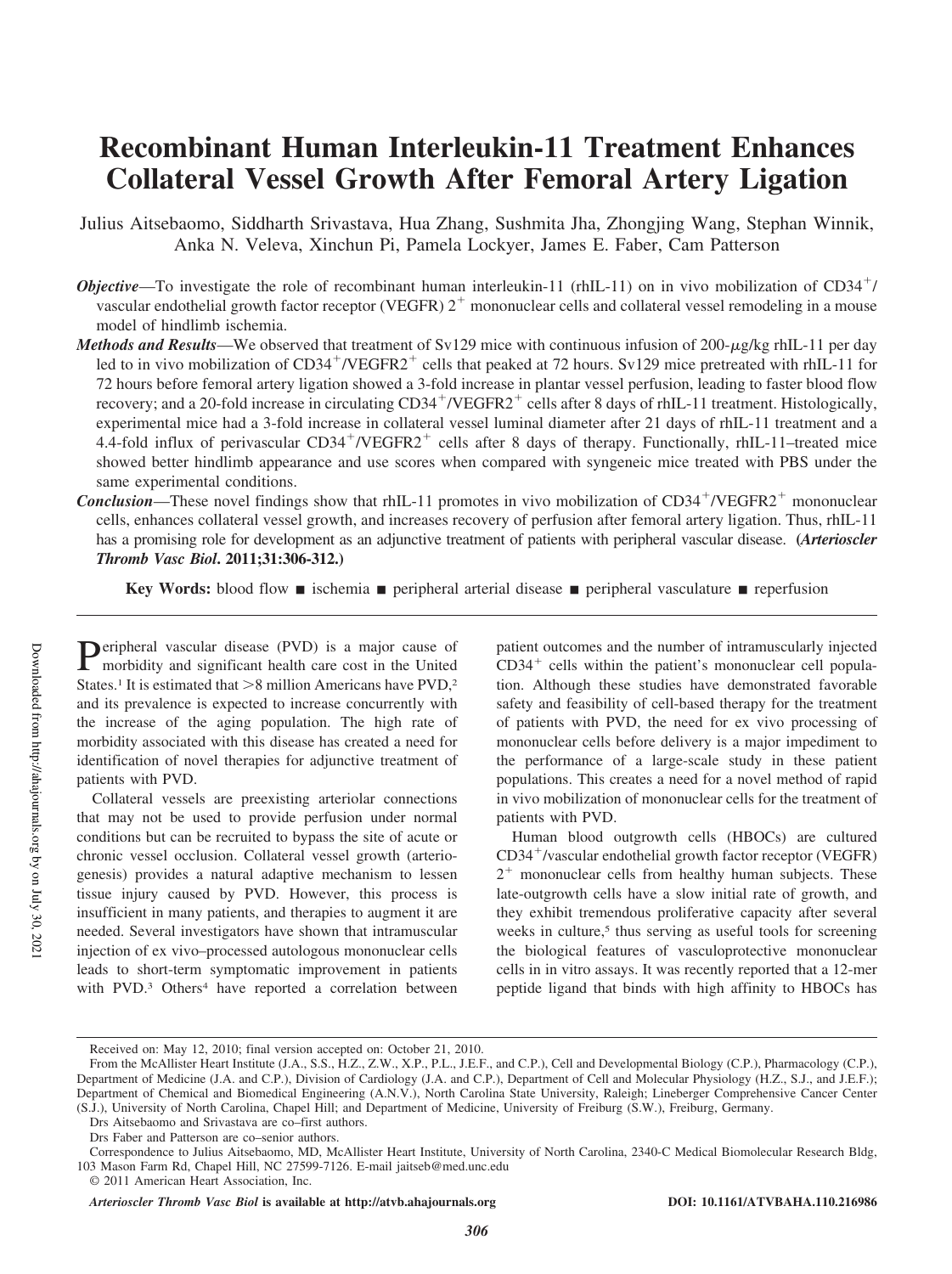sequence homology to human interleukin-11 (IL-11).<sup>6</sup> This finding, coupled with reports of high expression of IL-11 receptor  $\alpha$  (IL-11R $\alpha$ ) in highly vascular tissues,<sup>7</sup> suggests a potential role for IL-11 as a putative ligand for in vivo mobilization of mononuclear cells and vascular remodeling.

IL-11 is a member of the IL-6 cytokine family. IL-11 is produced by a variety of tissues and has pleiotropic effects on multiple tissues, including promotion of human and murine megakaryocytopoiesis and thrombopoiesis,8,9 protection of endothelial cells from alloinjury by upregulation of survivin,10,11 and protection against endothelial cell death.<sup>12</sup> Fortuitously, recombinant human IL-11 (rhIL-11) has already been used extensively in patients.13,14 Because the clinical efficacy and safety parameters of rhIL-11 have been well characterized in humans, we performed a preclinical study to investigate the role of rhIL-11 as a potential pharmacological agent for in vivo mobilization of  $CD34^+/VEGFR2^+$  mononuclear cells and collateral vessel remodeling using a mouse model of hindlimb ischemia. We chose  $CD34+/VEGFR2+$ cells because these markers are present in humans and mice, have been used to identify mouse progenitor cells that enhance neovascularization during hindlimb ischemia,15,16 and will allow for correlation of  $CD34^+/VEGFR2^+$  cells in mice and future human studies.

#### **Methods**

The supplemental material (available online at http://atvb.ahajournals. org) provides methods not described herein.

#### **Unilateral Hindlimb Ischemia**

Unilateral femoral artery ligation was performed using 10-week-old Sv129 mice, as previously described.<sup>17</sup> Briefly, mice were anesthetized with  $1.25\%$  isoflurane/O<sub>2</sub> during hindlimb depilation (1 day before surgery) and during hindlimb ischemia surgery. The right femoral artery was exposed through a 2-mm incision and ligated with two 7-0 sutures placed proximal to the origin of the lateral caudal femoral artery. The artery was transected and separated. The wound was irrigated with sterile saline and closed; and cefazolin (50 mg/kg IM), topical furazolidone, and pentazocine (10 mg/kg IM) were administered. The University of North Carolina (Chapel Hill) Institutional Animal Care and Use Committee approved all of our animal procedures.

#### **Laser Doppler Perfusion Imaging**

Laser Doppler perfusion imaging was performed as previously described.<sup>17</sup> Briefly, mice were anesthetized with  $1.25\%$  isoflurane/ $O_2$  and their body temperature was strictly maintained at  $37^{\circ}$ C,  $\pm 0.5^{\circ}$ C, during the entire procedure. Laser Doppler perfusion imaging of plantar foot or adductor thigh of both legs was performed before, immediately after, and at 2, 4, 6, 8, and 14 days after femoral ligation. Images were analyzed using computer software (MoorLDIV5.0). Regions of interest were drawn with respect to anatomic landmarks, and flow rate was calculated. Perfusion in the ligated leg was normalized to the unligated leg. Foot appearance was scored as an index of ischemia: 0, normal; 1 to 5, cyanosis or loss of nail(s) (the score is dependent on the number of nails affected); 6 to 10, partial or complete atrophy of digit(s) (the score reflects number of digits affected); and 11, partial atrophy of the forefoot. Hindlimb use was scored as an index of muscle function: 0, normal; 1, no toe flexion; 2, no plantar flexion; and 3, dragging foot.

All data are reported as mean $\pm$ SE. Differences were subjected to unpaired *t* tests (2-tailed).  $P \le 0.05$  was considered significant.



**Figure 1.** HBOCs abundantly express  $IL-11R<sub>\alpha</sub>$ . A, Schematic representation of the screening procedure used to identify peptide ligands that selectively bind to HBOCs. A 12-mer random peptide phage display library was screened using a 2-step selection protocol. First, the library was depleted of ligands binding to common receptors by incubation with a nontarget cell line (human umbilical vein endothelial cells). Second, the unbound phage pool was biopanned on HBOCs. Phages that bound to HBOCs were amplified in *Escherichia coli* to the original input titer of the library and used for subsequent rounds of biopanning (steps 1–4). After 3 rounds of biopanning, HBOCbound phages were plaque purified for sequence analysis.<sup>6</sup> B, HBOCs were incubated with an anti–human IL-11R antibody– Alexa488 or mouse IgG isotype control antibody and analyzed by flow cytometry. HBOCs abundantly express IL-11R $\alpha$ . C, HBOCs were treated with 25-ng/mL rhIL-11 for 1, 2.5, 5, 10, 20, 30, 60, and 120 minutes. Cell lysates were analyzed by Western blotting with anti–phosphorylated STAT-3 (tyrosine 705) antibody and anti–STAT (79D7) antibody. rhIL-11 induced STAT-3 phosphorylation in HBOCs at the indicated points.

#### **Results**

### **HBOCs Express IL-11R** $\alpha$  **and Administration of rhIL-11 Activates Downstream STAT-3**

We<sup>6</sup> recently identified peptide ligands that bind specifically to HBOCs by screening phage display libraries to identify novel surface markers of vasculoprotective mononuclear cells (Figure 1A, cartoon). One such 12-mer peptide ligand has sequence homology with human IL-11. This observation, coupled with reports of high expression of IL-11R $\alpha$  in highly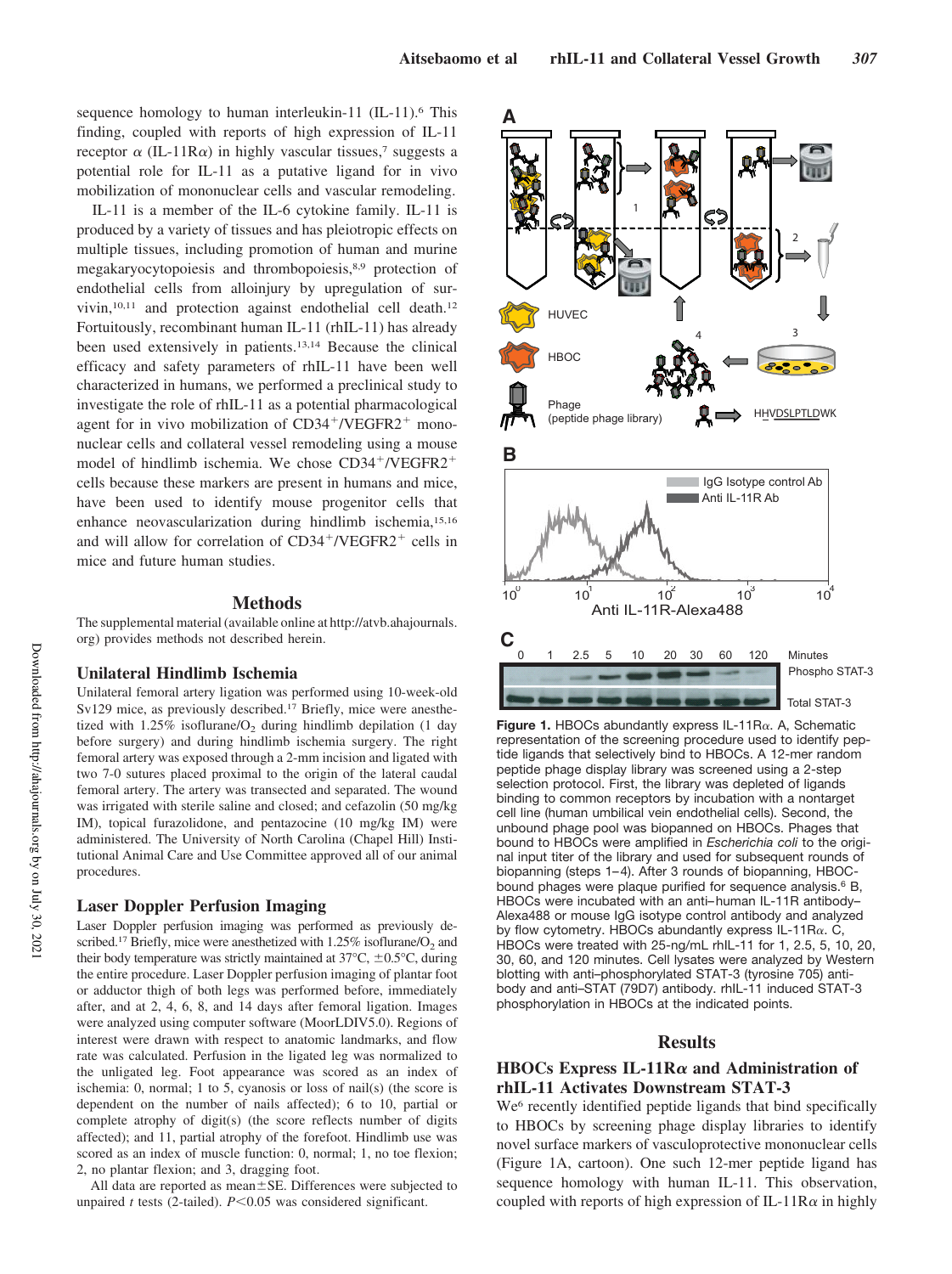vascular tissues,<sup>7</sup> prompted us to investigate the potential significance of the IL-11/HBOC interaction on vascular remodeling. As a first step, we confirmed the phenotype of HBOCs by multiparametric investigation consisting of identification of their characteristic cobblestone morphological features,<sup>5</sup> acetylated low-density lipoprotein uptake,<sup>18</sup> and expression of cell surface markers (eg, VEGFR2, CD34, and CD31). These characteristics, along with the lack of expression of CD45 (data not shown), $19$  suggest that these HBOCs have properties of dedifferentiated mononuclear cells.<sup>20</sup> To determine whether HBOCs express IL-11R $\alpha$ , we incubated HBOCs with anti-IL-11R $\alpha$  antibody and found that HBOCs robustly express IL-11R $\alpha$  on their surface (Figure 1B). To determine whether signaling via the IL-11R $\alpha$ /rhIL-11 (receptor/ligand) axis was intact, we stimulated HBOCs with rhIL-11 and found that rhIL-11–treated cells displayed timedependent phosphorylation of signal transducer and activator of transcription-3 (STAT-3) (Figure 1C), a downstream effector molecule that supports cell survival by upregulation of antiapoptotic proteins (eg, survivin)<sup>10</sup> and upregulation of proangiogenic factors (eg, VEGF).<sup>21</sup> These data demonstrate that HBOCs express a functional IL-11R $\alpha$  and suggest a link between IL-11/HBOC interaction and IL-11R $\alpha$  signaling.

# **rhIL-11 Stimulates Directed Migration and Tubule Formation in HBOCs**

To study the physiological effects of rhIL-11 on HBOCs, we administered rhIL-11 to HBOCs in a Boyden chamber. rhIL-11 administration at 25 ng/mL led to optimal cell migration of HBOCs toward a concentration gradient of rhIL-11 when compared with control (Figure 2A). Similarly, treatment of HBOCs with 25-ng/mL rhIL-11 resulted in a 3-fold increase in HBOC proliferation (Figure 2B). Because cell migration and cell proliferation are cellular events that support blood vessel assembly, we performed a spheroid assay using HBOCs that were stimulated with rhIL-11 (Figure 2C) and counted the cumulative sprout length and total number of sprouts for each spheroid. As shown in Figure 2D and 2E, rhIL-11–treated HBOCs showed an 11-fold increase in cumulative sprout length (Figure 2D) and an 8-fold increase in sprouts/spheroids (Figure 2E) when compared with HBOCs treated with PBS control. These observations indicate that rhIL-11 enhances in vitro migration and proliferation of HBOCs and suggest a potential role of rhIL-11 for in vivo mobilization of  $CD34^+/\text{VEGFR2}^+$  cells to sites of vascular remodeling.

# **rhIL-11 Treatment Leads to In Vivo Mobilization of CD34**- **/VEGFR2**- **Mononuclear Cells**

After demonstrating that HBOCs express CD34<sup>+</sup>/VEGFR2<sup>+</sup> markers in vitro, we investigated the potential role of rhIL-11 on in vivo mobilization of  $CD34^+/\text{VEGFR2}^+$  mononuclear cells by implanting Sv129 mice with osmotic pumps that continuously deliver  $200 - \mu g/kg$  rhIL-11 or PBS daily. This dose resulted in maximum in vivo mobilization of  $CD34<sup>+</sup>/$  $VEGFR2<sup>+</sup> mononuclear cells (data not shown). Blood was$ drawn 1, 3, and 7 days after minipump implantation for characterization of mononuclear cells by flow cytometry. Figure 3A illustrates mononuclear cells profiled according to



**Figure 2.** Effects of rhIL-11 on migration and proliferation of HBOCs. A, HBOCs were analyzed in a Boyden chamber with media, rhIL-11, or VEGF at the indicated concentrations. B, HBOC cells treated with rhIL-11 show a 3-fold increase in HBOC cell proliferation compared with control cells. C, Images of collagen-embedded HBOC spheroids demonstrate sprouting after 24 hours of treatment with media, rhIL-11, or VEGF. D, rhIL-11 treatment leads to an 11-fold increase in cumulative sprout length compared with media-treated control. E, Treatment with rhIL-11 results in an 8-fold increase in the number of sprouts per spheroid. Each bar in the graphs represents the mean of 3 independent experiments (unpaired *t* test for rhIL-11– vs PBS-treated mice, 2-tailed \**P*<0.05 and \*\*\**P*<0.0001).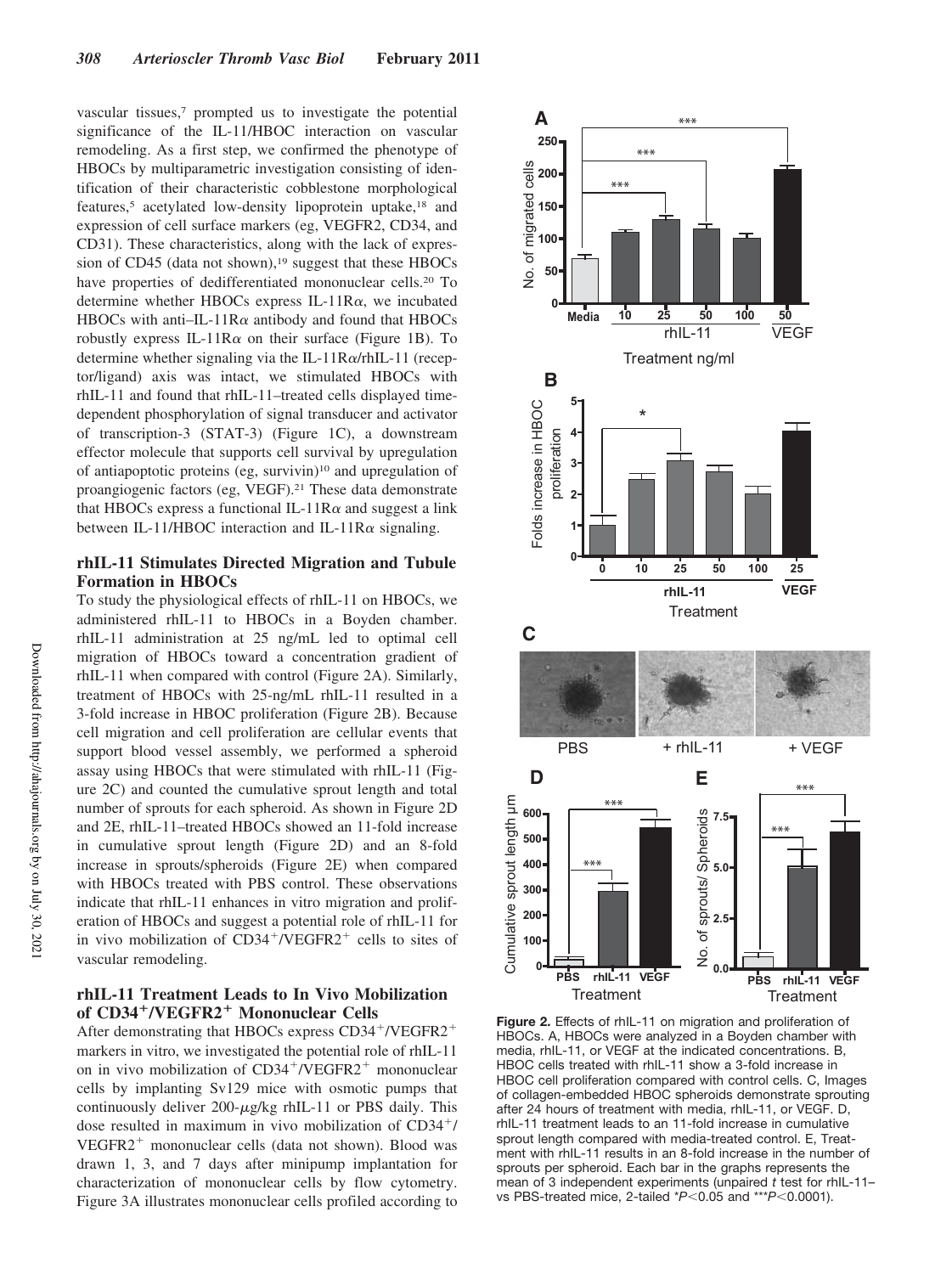

**Figure 3.** Mice treated with rhIL-11 have in vivo mobilization of CD34 /VEGFR2 mononuclear cells. Sv129 mice were implanted with osmotic pumps loaded with either PBS or rhIL-11 for 3 days. A, Mononuclear cells from mouse blood were analyzed by flow cytometry and profiled according to their forward and side scatter. B and C, PBS-treated mice showed fewer CD34 /VEGFR2 mononuclear cells in the *R* <sup>2</sup> quadrant (B) compared with rhIL-11–treated mice (C) under the same experimental conditions. D, CD34+/VEGFR2+ mononuclear cell mobilization peaked 3 days after rhIL-11 treatment, with rhIL-11–treated mice exhibiting a 20-fold increase in circulating CD34 /VEGFR2 mononuclear cells compared with PBS control mice on day 3. Each bar represents the mean $\pm$ SEM of 6 mice (unpaired Student *t* test, 2-tailed \*P<0.05).

their forward and side scatter. Mice treated with rhIL-11 had significantly more cells in the  $R^2$  quadrant (1.3% of total peripheral blood mononuclear cells), which contained cells expressing both  $CD34^+$  and  $VEGFR2^+$  surface markers (Figure 3C, supplemental Figure I, and supplemental Figure II), compared with mice treated with PBS (Figure 3B). Seventy-two hours after rhIL-11 administration, there was a 20-fold increase in the number of circulating  $CD34<sup>+</sup>/$ VEGFR2 cells (Figure 3D), compared with PBS-treated mice. By comparison, we observed a 2.8-fold increase in circulating platelets and a 2.5-fold increase in monocytes; we did not observe a significant change in red blood cells, total white blood cells, lymphocytes, or granulocytes (supplemental Figure III). These data provided the basis for further physiological characterization of rhIL-11.

# **rhIL-11 Increases Recovery of Perfusion After Femoral Artery Ligation**

We used a model of hindlimb ischemia in which the right femoral artery is ligated proximal to the origin of the lateral caudal femoral artery. High-resolution infrared laser Doppler perfusion imaging with a 2-mm sampling depth was then used to measure perfusion in the plantar foot (which is dependent on collateral vessels in the thigh and is a good index of overall leg perfusion $17,22-24$ ) and in the adductor region. Blood flow decreased to low values in both PBS- and rhIL-11–treated mice immediately after ligation and continued to be decreased in both groups of animals 2 days later (Figure 4A through 4C), confirming successful femoral artery ligation in both animal groups. In addition, the lack of significant difference in blood flow between PBS- and rhIL-11–treated animals at these points suggests that rhIL-11 does not have an immediate effect on postocclusive reperfusion. However, when examined at 4, 6, and 8 days after ligation, a greater recovery of plantar perfusion was seen in rhIL-11–treated mice when compared with syngeneic mice treated with PBS (Figure 4A and 4B and supplemental Figure IVA). In addition, rhIL-11–treated mice exhibited a greater increased measure of perfusion in the center of the adductor region, which contains collaterals interconnecting the saphenous and popliteal artery trees with medial trees branching from the femoral and iliac arteries proximal to the lateral circumflex femoral artery (Figure 4C and 4D and supplemental Figure IVB).17,22,24 Together, these observations suggest that rhIL-11 augments preexisting collateral vessel remodeling.

## **rhIL-11 Improves Functional Recovery and Collateral Vessel Growth**

To determine the functional significance of the observed increase in reperfusion previously described, we used a hindlimb use score (index of hindlimb muscle function) and appearance score (index of hindlimb ischemia)17,22,24 and discovered that rhIL-11–treated mice exhibited better hindlimb use and appearance scores than their PBS-treated counterparts (supplemental Figure VA and VB). To measure preexisting collateral vessel remodeling directly, we performed histomorphometry of the single collateral present in each of the anterior and posterior gracilis muscles at 8 and 21 days after femoral artery ligation. Mice treated with rhIL-11 showed a 1.5-fold increase in collateral vessel luminal diameter on day 8 (data not shown) and a 3-fold increase in collateral vessel luminal diameter on day 21 after femoral artery ligation (Figure 5A and 5B), compared with PBStreated control mice, indicating that rhIL-11 plays a significant role in time-dependent collateral vessel growth. By comparison, we did not observe a difference in angiogenesis measured by isolectin  $B4 +$  cell analysis 21 days after femoral artery ligation (supplemental Figure VI).

# rhIL-11 Enhances Influx of CD34<sup>+</sup>/VEGFR2<sup>+</sup> **Mononuclear Cells Into Perivascular Tissues**

Because we observed a 20-fold increase in circulating CD34<sup>+</sup>/VEGFR2<sup>+</sup> cells associated with rhIL-11 treatment (Figure 3), we hypothesized that rhIL-11–mediated collateral vessel growth is functionally linked to mobilized  $CD34<sup>+</sup>/$  $VEGFR2<sup>+</sup> mononuclear cells. To examine this further, we$ performed immunohistochemical analysis of the anterior and posterior gracilis muscles to identify CD34<sup>+</sup>/VEGFR2<sup>+</sup> mononuclear cells in the perivascular tissues 8 days after femoral artery ligation. As shown in Figure 5C and supplemental Figure VIIA, mice treated with rhIL-11 displayed a 4.4-fold increase in perivascular CD34<sup>+</sup>/VEGFR2<sup>+</sup> mononu-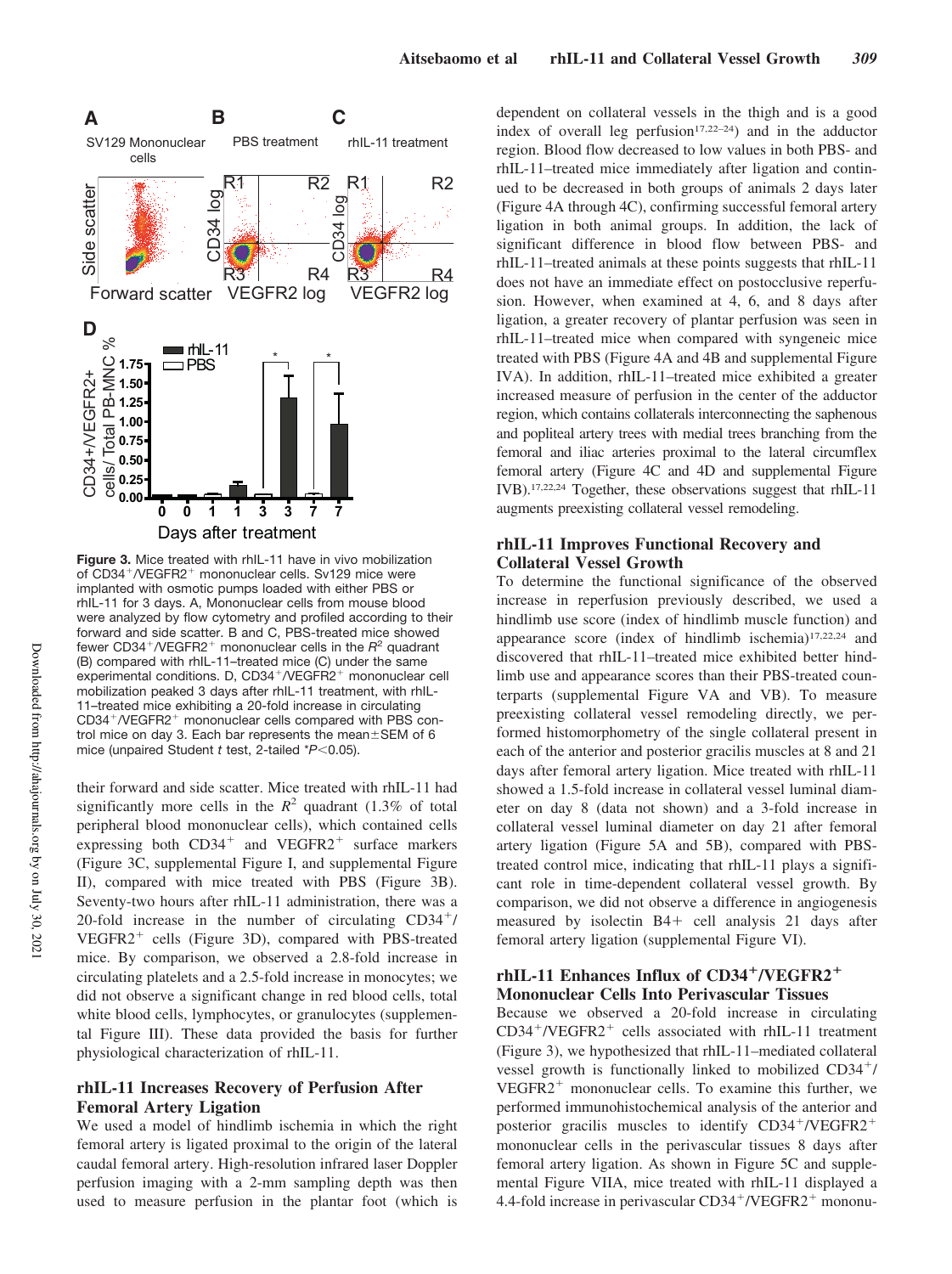

**Figure 4.** rhIL-11–treated mice show faster recovery of perfusion. Sv129 mice were pretreated with rhIL-11 or PBS for 72 hours before femoral artery ligation. A, Laser Doppler perfusion imaging of the plantar foot of rhIL-11–treated mice showed increased plantar perfusion and faster blood flow recovery compared with PBS control mice. B, Graph showing the ratio of perfusion rate in the ligated/nonligated plantar foot. rhIL-11–treated mice have significantly increased perfusion rates from day 4 to day 8 after femoral artery ligation. Each point denotes the



**Figure 5.** Mice treated with rhIL-11 have increased collateral vessel luminal diameter and an influx of perivascular CD34 / VEGFR2 cells. A, Cyano-Masson-elastin staining of anterior and posterior gracilis muscles showing increased collateral vessel luminal diameter in rhIL-11–treated mice 21 days after femoral artery ligation. B, Graph showing that rhIL-11–treated mice have a 3-fold increase in luminal diameter of the adductor collateral vessel compared with PBS control. Each bar depicts the mean ± SEM of 9 mice (unpaired Student *t* test, \*\*\* *P*<0.0001;  $\times$ 20 magnification). C, Anterior and posterior gracilis muscles were stained for influx of perivascular CD34<sup>+</sup>/VEGFR2<sup>+</sup> cells. Mice treated with rhIL-11 have a 4.4-fold increase in perivascular CD34<sup>+</sup>/VEGFR2<sup>+</sup> cells 8 days after femoral artery ligation. Each bar depicts the mean $\pm$ SEM of 8 mice (unpaired Student  $t$ test, 2-tailed \*\* $P$ <0.01).

clear cells when compared with control mice. By comparison, we only observed a 2.6-fold increase in perivascular CD11b cells after rhIL-11 treatment (supplemental Figure VIIB and VIIC). Taken together, these data suggest that rhIL-11 enhances collateral vessel growth by augmentation of the influx of  $CD34^+/VEGFR2^+$  and  $CD11b^+$  mononuclear cells into perivascular tissues.

#### **Discussion**

Although native collateral vessels are functional after vessel occlusion, they are often not well developed in short- or long-term vessel occlusion, resulting in significantly de-

mean ± SEM of 9 mice (unpaired Student *t* test, 2-tailed \* $P$ <0.05 and \*\**P*<0.01). The typical region of interest used to calculate the perfusion rate is marked in white (arrow). C, Laser Doppler perfusion imaging of the adductor region. Increased perfusion through the collaterals in the superficial gracilis muscle is evident on days 4 and 14 in the rhIL-11–treated animal. D, Graph showing the ratio of perfusion rate in the ligated/nonligated adductor region. The color scale shows the relation between color and units of perfusion rate.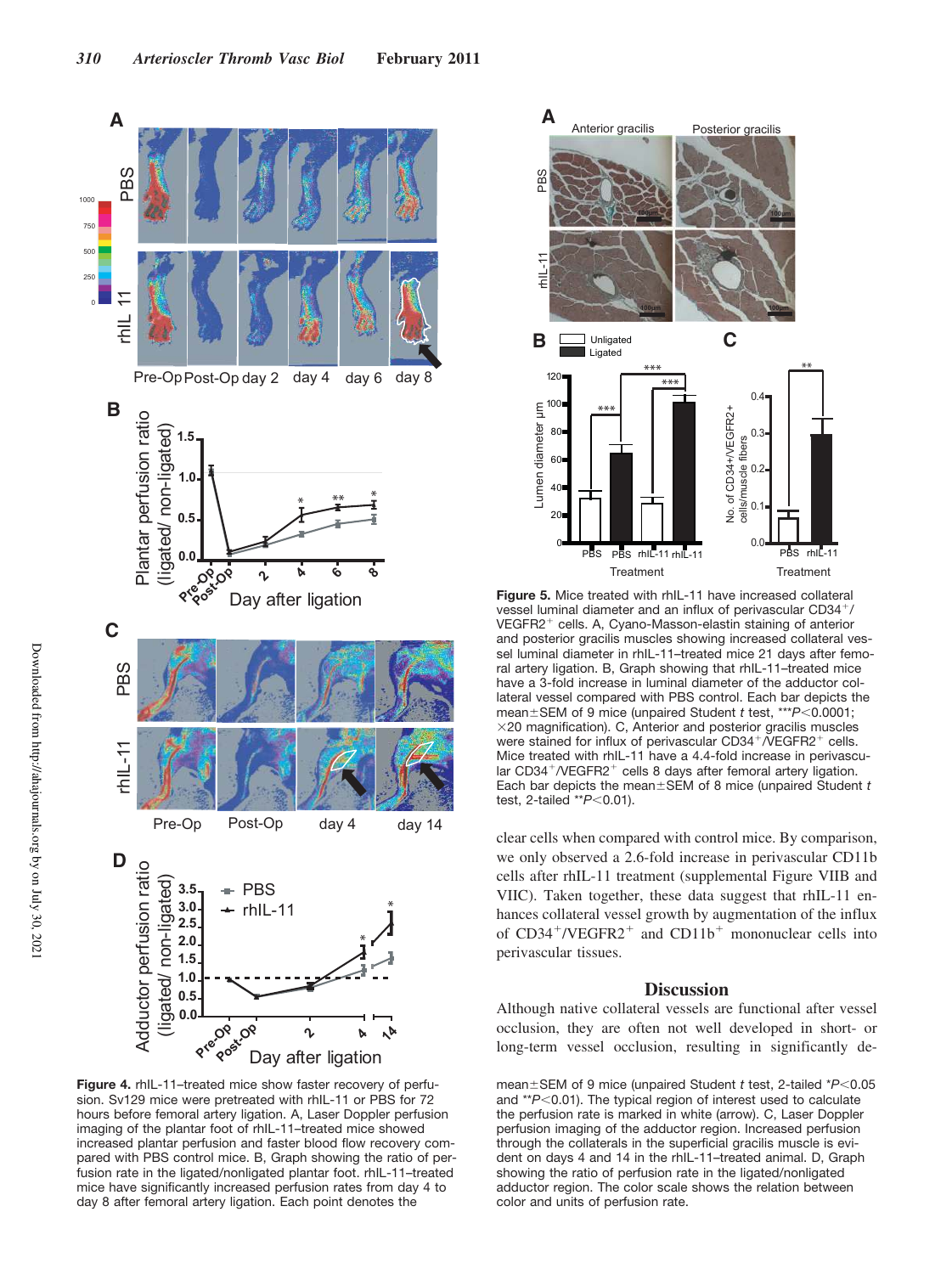creased chances of clinical improvement in symptoms. The clinical utility of mononuclear cells for adjunctive treatment of patients with PVD is based on the ability of mononuclear cells to revascularize occluded vessels by growth of preexisting collaterals. Current methods of delivering mononuclear progenitor cells to patients with PVD include intramuscular injection of ex vivo–processed bone marrow–derived or apheresed peripheral blood–derived mononuclear cells into the ischemic limb.<sup>25</sup> These methods of mononuclear cell delivery are cumbersome, invasive, and are also associated with clinically significant procedural complications. Therefore, the identification of a simple and less invasive strategy of revascularization by in vivo mobilization of progenitor cells is crucial to successful treatment of patients with PVD.

Herein, we describe a novel role for rhIL-11 on in vivo mobilization of CD34<sup>+</sup>/VEGFR2<sup>+</sup> mononuclear cells and augmentation of collateral vessel growth after femoral artery ligation. We observed that rhIL-11 treatment led to a 20-fold increase in circulating CD34<sup>+</sup>/VEGFR2<sup>+</sup> mononuclear cells and that mobilized CD34<sup>+</sup>/VEGFR2<sup>+</sup> cells home into sites of collateral vessel remodeling, resulting in collateral vessel growth and faster recovery of perfusion to ischemic limb in a manner that closely correlated with mobilization of  $CD34<sup>+</sup>/$ VEGFR2<sup>+</sup> cells. These observations suggest that rhIL-11mobilized  $CD34^+/VEGFR2^+$  mononuclear cells, in part, participate in collateral vessel growth and are consistent with other reports showing a correlation between circulating  $CD34<sup>+</sup>$  cells and the extent of collateral vessel remodeling during cerebral<sup>26</sup> or hindlimb<sup>27</sup> ischemia in humans and augmentation of regional blood flow and neovascularization<sup>28</sup> during cerebral or hindlimb ischemia in mice.<sup>29,30</sup>

Our histological analysis of anterior and posterior gracilis muscles shows an increase in the luminal diameter of collateral vessels that was significant (1.5-fold) 8 days after femoral artery ligation and more pronounced (3-fold) 21 days after femoral artery ligation (Figure 5A and 5B). This finding complements our laser Doppler perfusion imaging data showing faster recovery of plantar and adductor perfusion in rhIL-11–treated mice as early as 4 days after femoral artery ligation (Figure 4 and supplemental Figure IV).

The mechanism of rhIL-11–mediated collateral vessel growth is an important topic of future study. Our data suggest that it is likely related to rhIL-11–induced circulating  $CD34^+$ /  $VEGFR2<sup>+</sup>$  mononuclear cells that are recruited to the perivascular ischemic region of the hindlimb, where they may release cytokines/growth factors (paracrine effect),<sup>31</sup> activate STAT-3–dependent pathways (supplemental Figure VIII), and result in a reduction of apoptosis-mediated cell death (supplemental Figure IX), as shown by other researchers.<sup>32</sup> Because monocytes and platelets are involved in collateral vessel growth,  $33-35$  our data suggest that CD34<sup>+</sup>/VEGFR2<sup>+</sup> cells are candidate cells that also play a role in collateral vessel growth. We did not characterize the relative contribution of each of the previously described cells to the observed collateral vessel growth, and we cannot exclude the possibility that the observed effects are direct effects of rhIL-11. Because of these limitations, additional studies using chimeric mice with tissue and/or cellular depletion of IL-11 will be necessary for further characterization of this mechanism.

In summary, this report shows that rhIL-11 treatment leads to in vivo mobilization of  $CD34+/VEGFR2+$  mononuclear cells in mice. Pretreatment of Sv129 mice with rhIL-11 before femoral artery ligation leads to an increase in collateral vessel growth and faster recovery of perfusion, which correlates with functional recovery of hindlimb use. Because rhIL-11 has been used for the treatment of other human diseases, this report suggests the possibility that rhIL-11 could be used as an adjunctive treatment for patients with PVD.

#### **Acknowledgments**

We thank Kirk McNaughton, PhD, Department of Cell and Molecular Physiology, University of North Carolina at Chapel Hill Histology Research Core Facility, for assistance in preparing tissue specimens; and Robert Bagnell, Department of Pathology and Laboratory Medicine, Microscopy Services Laboratory of the University of North Carolina at Chapel Hill for assistance with microscopy.

#### **Sources of Funding**

This study was supported by grants K08HL085293 (Dr Aitsebaomo), 090655 and 062584 (Dr Faber), and R01HL065619, PO1 AG 024282, and CDC H75DP001750 (Dr Patterson) from the National Institutes of Health; and grant 09BGIA2260549 from the American Heart Association (Dr Aitsebaomo).

## **Disclosures**

# **References**

None.

- 1. Golomb BA, Dang TT, Criqui MH. Peripheral arterial disease: morbidity and mortality implications. *Circulation*. 2006;114:688–699.
- 2. Arain F, Cooper LT. Peripheral arterial disease: diagnosis and management. *Mayo Clin Proc*. 2008;83:944–950.
- 3. Tateishi-Yuyama E, Matsubara H, Murohara T, Ikeda U, Shintani S, Masaki H, Amano K, Kishimoto Y, Yoshimoto K, Akashi H, Shimada K, Iwasaka T, Imaizumi T. Therapeutic angiogenesis for patients with limb ischaemia by autologous transplantation of bone-marrow cells: a pilot study and a randomised controlled trial. *Lancet*. 2002;360:427–435.
- 4. Saigawa T, Kato K, Ozawa T, Toba K, Makiyama Y, Minagawa S, Hashimoto S, Furukawa T, Nakamura Y, Hanawa H, Kodama M, Yoshimura N, Fujiwara H, Namura O, Sogawa M, Hayashi J-i, Aizawa Y. Clinical application of bone marrow implantation in patients with arteriosclerosis obliterans, and the association between efficacy and the number of implanted bone marrow cells. *Circ J*. 2004;68:1189–1193.
- 5. Lin Y, Weisdorf DJ, Solovey A, Hobbel RP. Origins of circulating endothelial cells and endothelial outgrowth from blood. *J Clin Invest*. 2000;105:71–77.
- 6. Veleva AN, Stuart L, Patterson C. Selection and initial characterization of novel peptide ligands that bind specifically to human blood outgrowth endothelial cells. *Biotechnol Bioengineer*. 2007;98:306–312.
- 7. Zurita AJ, Troncoso P, Cardo-Vila M, Logothetis CJ, Pasqualini R, Arap W. Combinatorial screenings in patients: the interleukin-11 receptor {alpha} as a candidate target in the progression of human prostate cancer. *Cancer Res*. 2004;64:435–439.
- 8. Du X, Williams DA. Interleukin-11: a multifunctional growth factor derived from the hematopoietic microenvironment. *Blood*. 1994;83: 2023–2030.
- 9. Du X, Williams DA. Interleukin-11: review of molecular, cell biology, and clinical use. *Blood*. 1997;89:3897–3908.
- 10. Kirkiles-Smith NC, Mahboubi K, Plescia J, McNiff JM, Karras J, Schechner JS, Altieri DC, Pober JS. IL-11 protects human microvascular endothelium from alloinjury in vivo by induction of survivin expression. *J Immunol*. 2004;172:1391–1396.
- 11. Mahboubi K, Li F, Plescia J, Kirkiles-Smith NC, Mesri M, Du Y, Carroll JM, Elias JA, Altieri DC, Pober JS. Interleukin-11 up-regulates survivin expression in endothelial cells through a signal transducer and activator of transcription-3 pathway. *Lab Invest*. 2001;81:327–334.